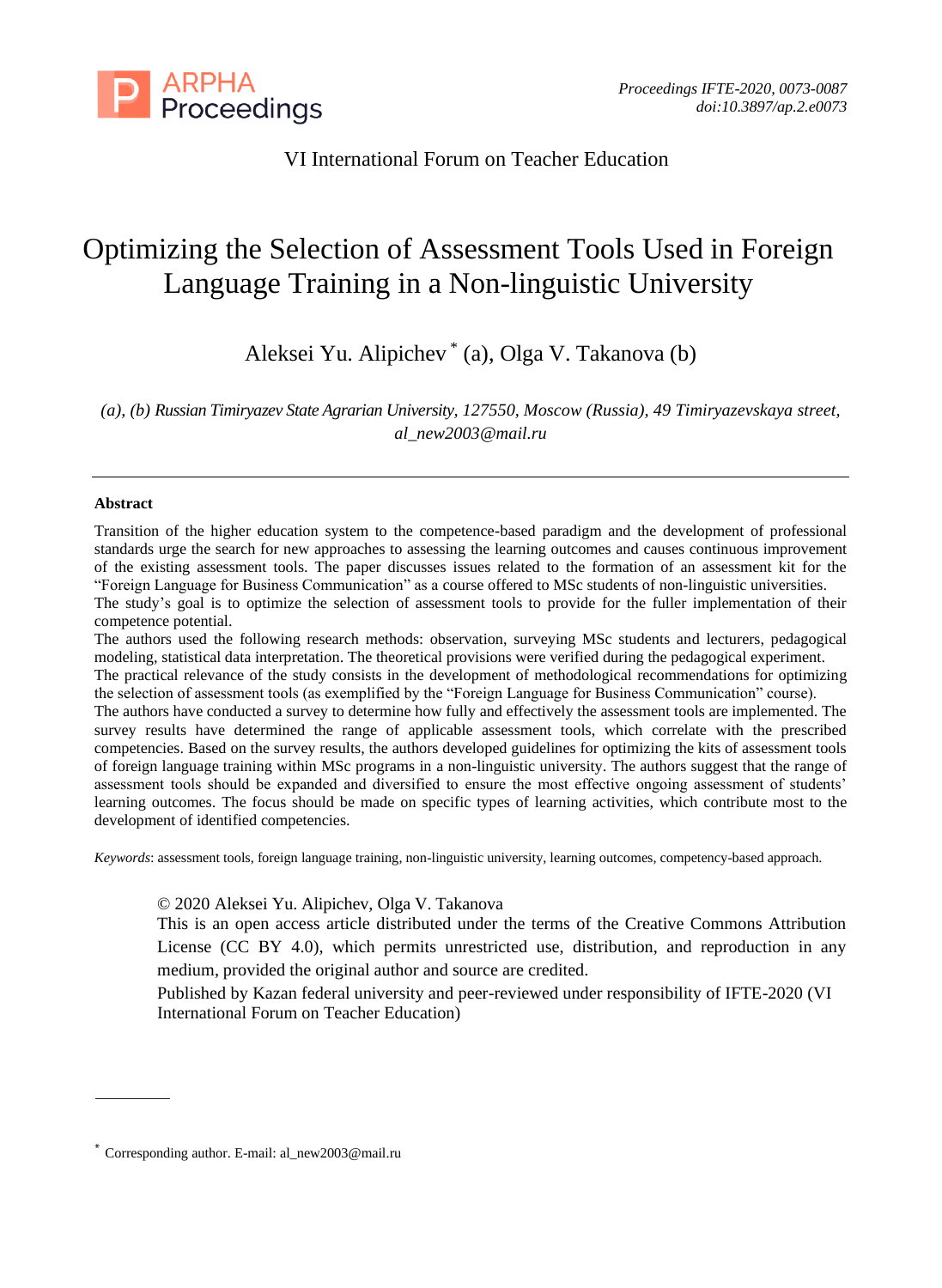## **Introduction**

Didactic designing is practically implemented in universities taking into account a competency-based approach. One of the main problems is designing an assessment system to determine the level of students'/graduates' competencies prescribed by the contextualized syllabi (Kuznetsov & Takanova, 2009). The considered approach implies that in the process of study, students should learn to develop independent and detached thinking and be prepared for actions in real-life conditions (Sergeeva & Yakovleva, 2019). Since the competency-based approach involves the transition from the classical assessment of knowledge and skills to assessment of competencies, there arise some problems associated with ensuring an adequate assessment of learning outcomes. Conventional assessment of the quality of graduates' training based on knowledge and skills demonstrated at the intermediate and final exams, does not adequately characterize the actual level of their readiness for successful professional activity (Letter of the Ministry of Education of the Russian Federation, 2002).

Also, a new and fundamentally important feature of the new approach is that it doesn't aim at finding errors or shortcomings in the student's work; instead its goal is to determine the degree of readiness for the upcoming professional activity and to develop clear motivation. Therefore, students should adequately visualize their future professional activities implying the use of a foreign language (Alipichev, 2015).

## **Purpose and objectives of the study**

Purpose of the study is to optimize the selection of assessment tools to provide for the fuller implementation of their competence potential in the framework of foreign language training in a nonlanguage university.

#### **Literature review**

The most successful implementation of the competency-based approach in education requires that new assessment methods should be developed. Speaking about the fundamental principles of forming the kits of assessment tools, Resnick, L.B. and Resnick, D.P. (1992) note the importance of three of them: first, compliance with the study goals; second, taking into account the nature of the tested learning outcomes, and third, implementation of the control functions in the study process. A notion should be taken that the stage of controlling the level of competences developed (especially the professional ones) is an integral component of the study process at the university since it provides effective feedback not only between students and their teacher but also the teacher and the requirements of the contextualized syllabi; in addition, it provides for more instrumentalized monitoring of individual learning outcomes.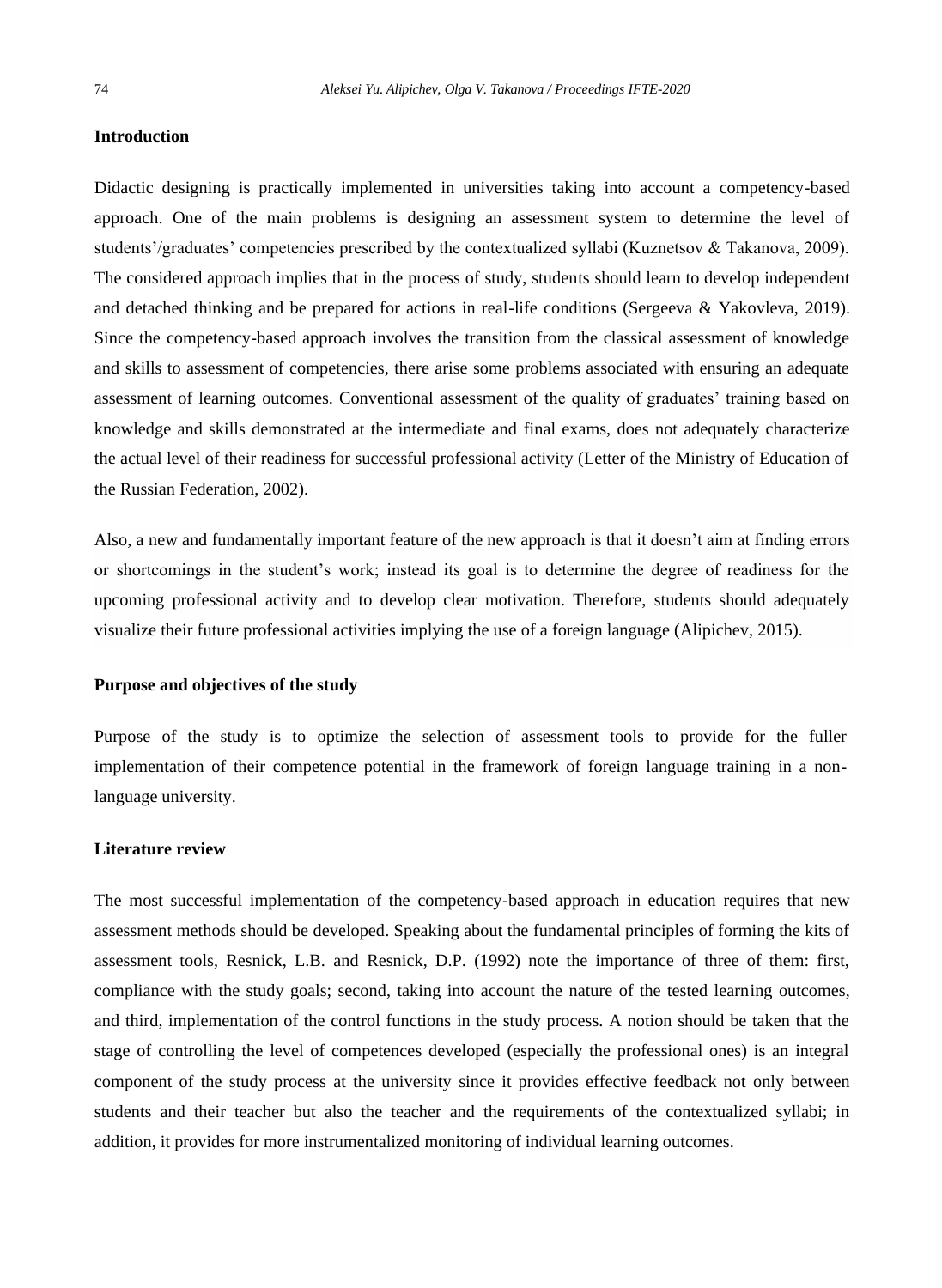Assessment of the results of mastering the training program is also the object of scientific works of many domestic experts, including Yefremova (2010), Solovova (2015), Zvonnikov and Chelyshkova (2010), and others. The relevance of this problem is caused by the fact that successful implementation of a competencybased approach in education is not possible without effective tools and methods for assessing the development of competencies.

Since the competency-based approach is practice-oriented, the variety of assessment tools allows activating the study process. This can be done through the use of assessment tools correlating the developed competences with the requirements for practitioners. Thus, there is an objective need to develop new assessment methods and, in particular, to optimize the kits of assessment tools.

The assessment kit is defined as "a set of teaching materials designed to establish compliance (or noncompliance) with the requirements of the Federal State Educational Standard of higher professional education as to the level of mastering the main study program in a specific area of training or a specialty". These methodological materials include a set of control and assessment materials (typical tasks (exercises), quizzes, tests, etc.) and methods of their use to assess the development level of the prescribed competencies and the actual achievement level of expected learning outcomes (Prilipko, 2014). In particular, assessment kits may include materials that determine the assessment procedures – a description of the assessment conditions, assignments (procedures, time, equipment, etc.) (Kuznetsov & Schaveleva, 2017). Assessment kits are formed separately for each training field and profile, as well as for each subject (module). Assessment kits aim at organizing and planning students' independent work, as well as assessing the quality of mastering the basic syllabi.

The main tasks of assessment kits include:

- ongoing monitoring of students' performance to determine operational effectiveness of their study activities;
- intermediate assessment, i.e. stating the degree of achieving the planned learning outcomes in accordance with the terms established by the curriculum.

According to many methodologists (Davydova, 2012; Kuznetsov & Schaveleva, 2017), the kits of assessment tools should provide a comprehensive, objective and reliable assessment of the quality of learning outcomes, rather than focusing on fixing shortcomings. They should prevent using any biased approach and exclude low information content of the assessment, while stating clear rules for making the final grades.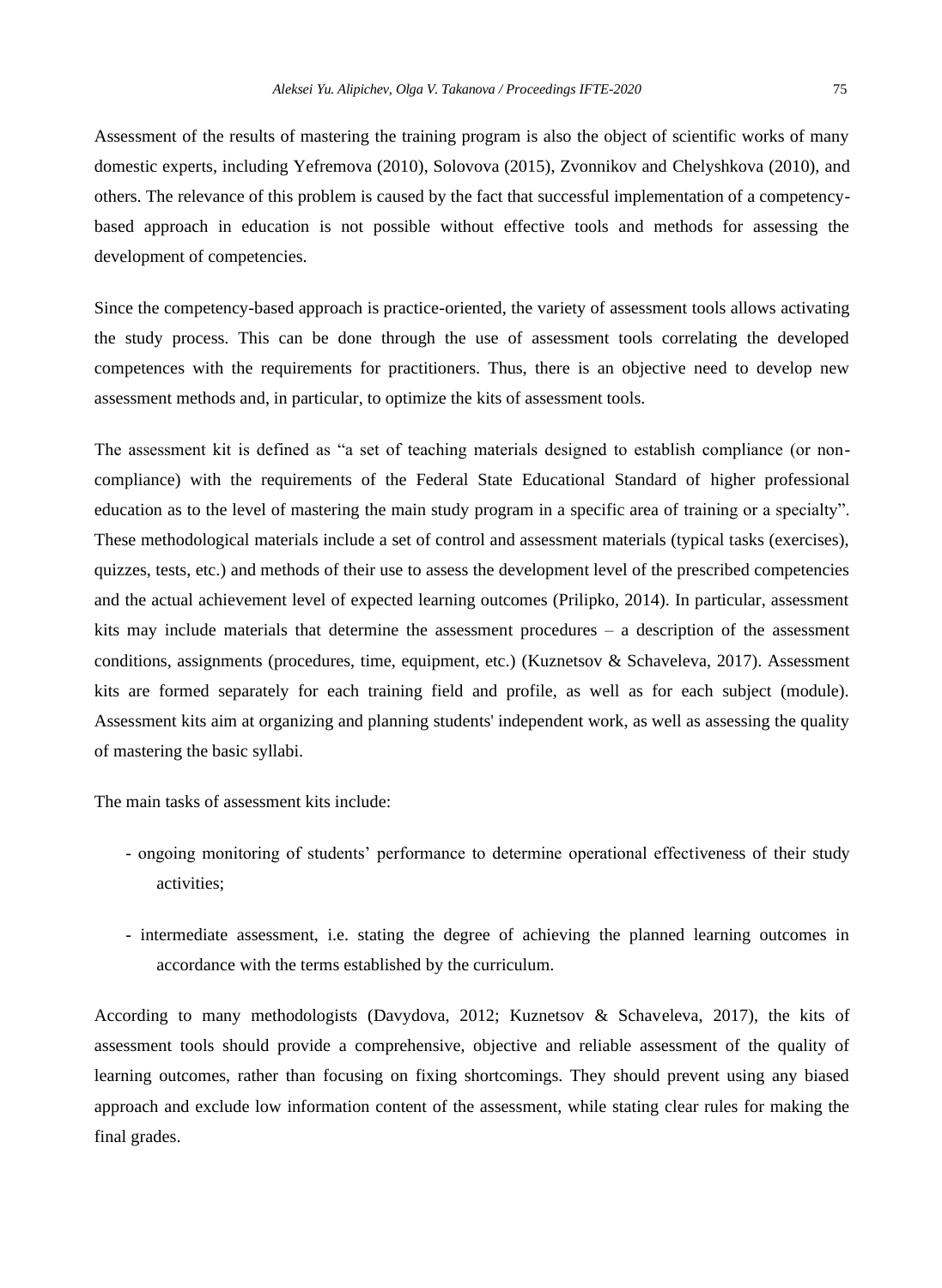The widespread dissemination of the idea of a competency-based approach has resulted in various methodological recommendations on the formation of assessments kits. These recommendations may serve as a theoretical basis for further optimization. So, for example, according to the Russian professor Yefremova (2010), the basic principles to be used by methodologists in the preparation of assessment kits should include:

- valid control assessment materials;
- compliance of the content of materials with the level and stage of training;
- − clearly defined assessment criteria;
- the most objective and productive assessment methods;
- − involvement of highly qualified specialists;
- − clearly defined recommendations for follow-up actions.

Some researchers draw attention to the fact that modeling quasi-professional activity is the best way enabling teachers to most fully and accurately assess particular competences developed in students (Alipichev & Kuznetsov, 2011). However, the situation modeling is the most difficult stage in the formation of assessment kits, due to the complex structure of each competence (Danilov, Ovchinnikov, Gitman, & Stolbov, 2012).

Many experts also rightly emphasize the fact that the greatest difficulty in assessing under competencybased training is that the development of competences can be only observed through the "involvement" of a person in the performance of a certain activity (Smyshlyayeva, 2009).

In order for assessment kits to fully reflect the development of competences, when compiling them, it is necessary to take into account some features of control in general. So, according to a number of Russian researchers, the most important aspects to be taken into account include the approved assessment frequency, clear and precise assessment procedure, multi-stage assessment, uniform assessment technology and assessment criteria for all students (Borovkov, Kiselova, & Romanov, 2016).

Thus, the main task facing the developers of the contextualized syllabi and assessment kits is to carefully analyze the competences that students should master while studying the module, and to search for effective methods of testing the knowledge acquired by students, taking into account specific features of the implementation of the competency-based approach in education.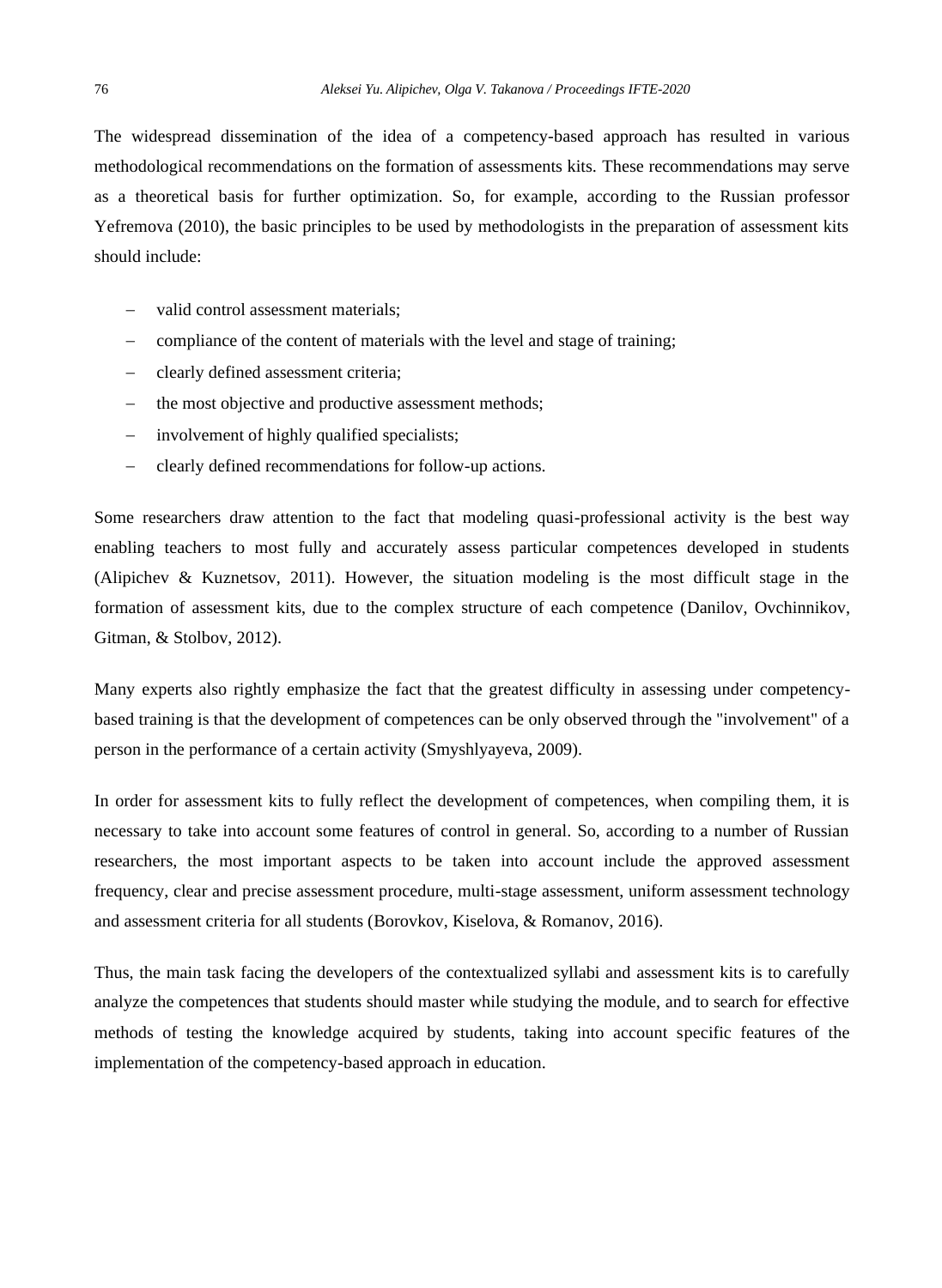## **Methodology**

Undoubtedly, an effective implementation by future specialists of their professional functions implies such training, the structure and content of which are isomorphic to the types of upcoming professional activity. In other words, the main situations of professional communication should be worked out during the training process. In this paper, an attempt is made to consider the basic requirements for the selection of assessment tools as exemplified by the "Foreign Language for Business Communication" course offered to MSc students in a number of engineering areas of training. The aims of the course include the improvement and further development of previously acquired knowledge and skills of using foreign languages in various types of communication, the development of professional communicative competence, which implies the assimilation of language material and the mastery of different types of speech activity within the framework of the course, expanding the vocabulary due to general professional and economic lexical units, as well as the acquisition of applied knowledge and skills in the field of business communication.

However, an analysis of existing textbooks and teaching manuals shows that most training materials offered poorly reflect the field of professional activity of future graduates, the offered topics are wide enough, and the tasks do not always adequately reflect the role repertoire of mechanical engineers, as well as competences formed in the study process. It is necessary that students should have a clearer idea of the problems specialists face in their practical activities, in particular, what situations of communication require the use of a foreign language, and also how they should design algorithms for solving typical professional problems (Alipichev & Takanova, 2019).

In terms of the content, such a course should include materials related to the problems of job search in an international company, as well as business correspondence on various aspects of the enterprise's activities in the field of import and maintenance of foreign agricultural machinery. The offered tasks, to a certain extent imitating the professional activities of specialists, are designed to contribute to the formation of conscious motivation to perform upcoming professional activities, finding solutions and discussion of professional issues with foreign colleagues and the information search using foreign language sources.

The experimental site of the study was Russian Timiryazev State Agrarian University.

To solve the research problem, the following research methods were used: observation, surveying MSc students and lecturers, pedagogical modeling, statistical data processing and interpretation. The offered theoretical provisions were verified during the pedagogical experiment.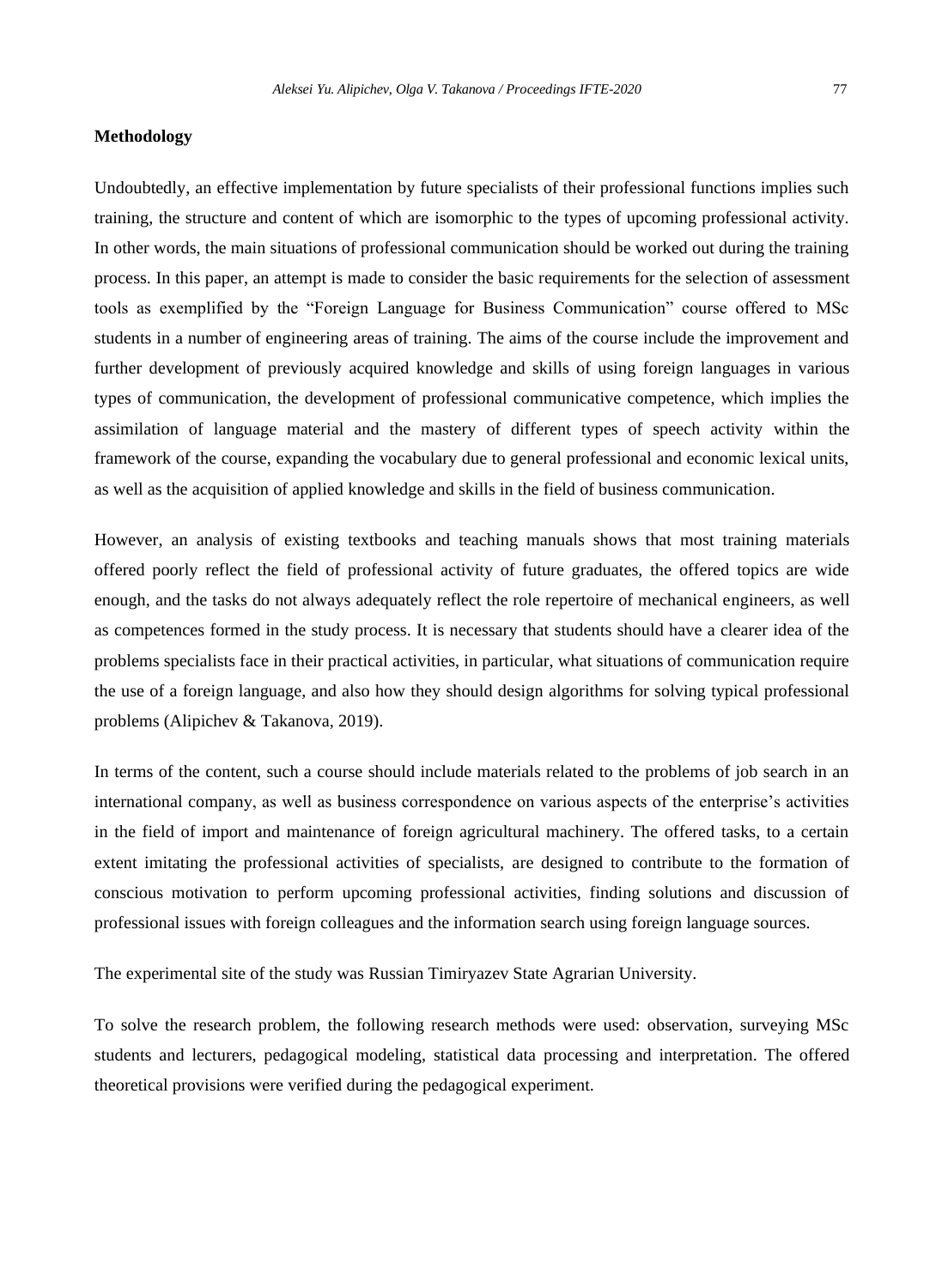At the first stage of the experiment (2018-2019), the authors analyzed the study and methodical documentation of the "Foreign Language for Business Communication" course taught to first-year MSc students of training field 27.04.01 – Standardization and Metrology.

At the next stage (spring 2019), 40 MSc students of 1-2 years of training field 27.04.01 – Standardization and Metrology and 15 lecturers of the "Foreign Language for Business Communication" course were surveyed to determine how fully and effectively the assessment tools provided by the contextualized syllabus are implemented. The survey data showed the most frequently used assessment tools and their correlation with the prescribed competencies.

At the third stage (2019-2020), based on the survey results, the authors developed guidelines for optimizing the assessment tools of the "Foreign Language for Business Communication" course and developed new assessment tools that are currently being actively implemented.

## **Results**

Table 1 and Figure 1 show survey results obtained from 40 MSc students of 1-2 years in 1-2 years of training field 27.04.01 – Standardization and Metrology. The results show the frequency of using the assessment tools in the "Foreign Language for Business Communication" course (academic years 2017/2018 and 2018/2019).

Table 1. Evaluation of the frequency of using certain assessment tools in the "Foreign Language for Business Communication" course (% of the total number of students surveyed)

| <b>Assessment tools</b>                    | More frequently, % | Less frequently, % | Not used, % |
|--------------------------------------------|--------------------|--------------------|-------------|
| Tasks for working with texts (reading,     | 91                 | 9                  | 0           |
| interpretation and translation, retelling) |                    |                    |             |
| Tasks for working with audio texts         | 0                  | 15                 | 85          |
| Oral communication on the proposed         | 58                 | 37                 | 5           |
| topic (presentation)                       |                    |                    |             |
| Test (lexical and grammar exercises)       | 66                 | 34                 | 0           |
| Discussion                                 | 17                 | 32                 | 41          |
| Paper writing (essays, articles)           | 50                 | 32                 | 18          |
| Role-playing games                         | 0                  | 34                 | 66          |
| Case study tasks                           | 0                  | 28                 | 72          |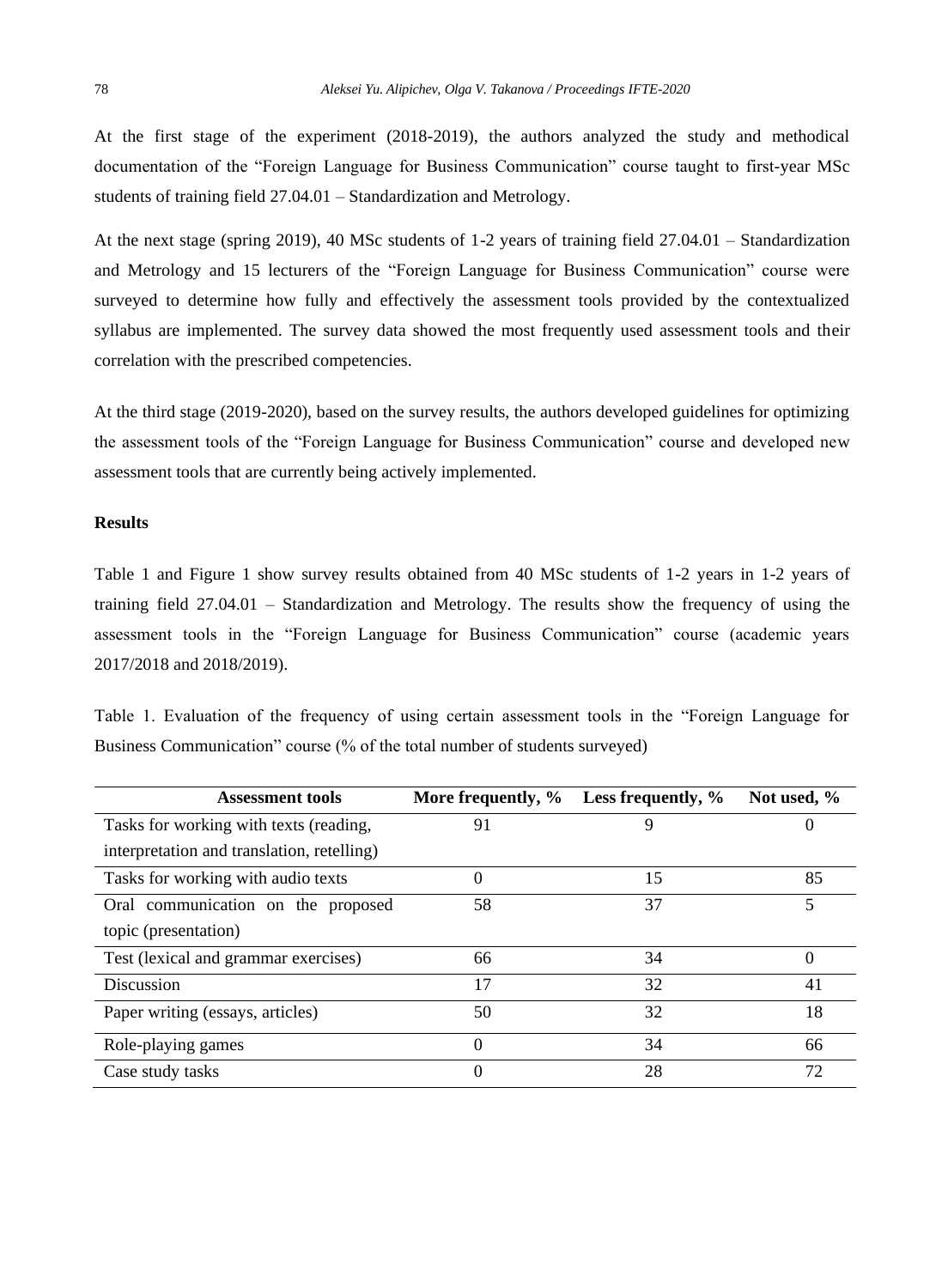

Figure 1. Evaluation of the frequency of using certain assessment tools in the "Foreign Language for Business Communication" course (% of the total number of students surveyed)

Legend for assessment tools:

- 1. Tasks for working with texts (reading, interpretation and translation, retelling)
- 2. Tasks for working with audio texts
- 3. Oral communication on the proposed topic (presentation)
- 4. Test (lexical and grammar exercises)
- 5. Discussion
- 6. Paper writing (essays, articles)
- 7. Role-playing games
- 8. Case study tasks

At the next stage of the study, a survey of 12 language teachers of the "Foreign Language for Business Communication" course was conducted in Russian Timiryazev State Agrarian University. It helped to determine the most appropriate and effective assessment tools of foreign language training. Based on both surveys, the authors developed guidelines for optimizing the assessment tools of foreign language training within MSc programs offered in a non-linguistic university.

The lecturers were asked to suppose, which assessment tools (used for the ongoing control) are most effective for assessing the under-mentioned competences developed in MSc students of training field 27.04.01 – Standardization and Metrology. The considered competences are General Competence OK-1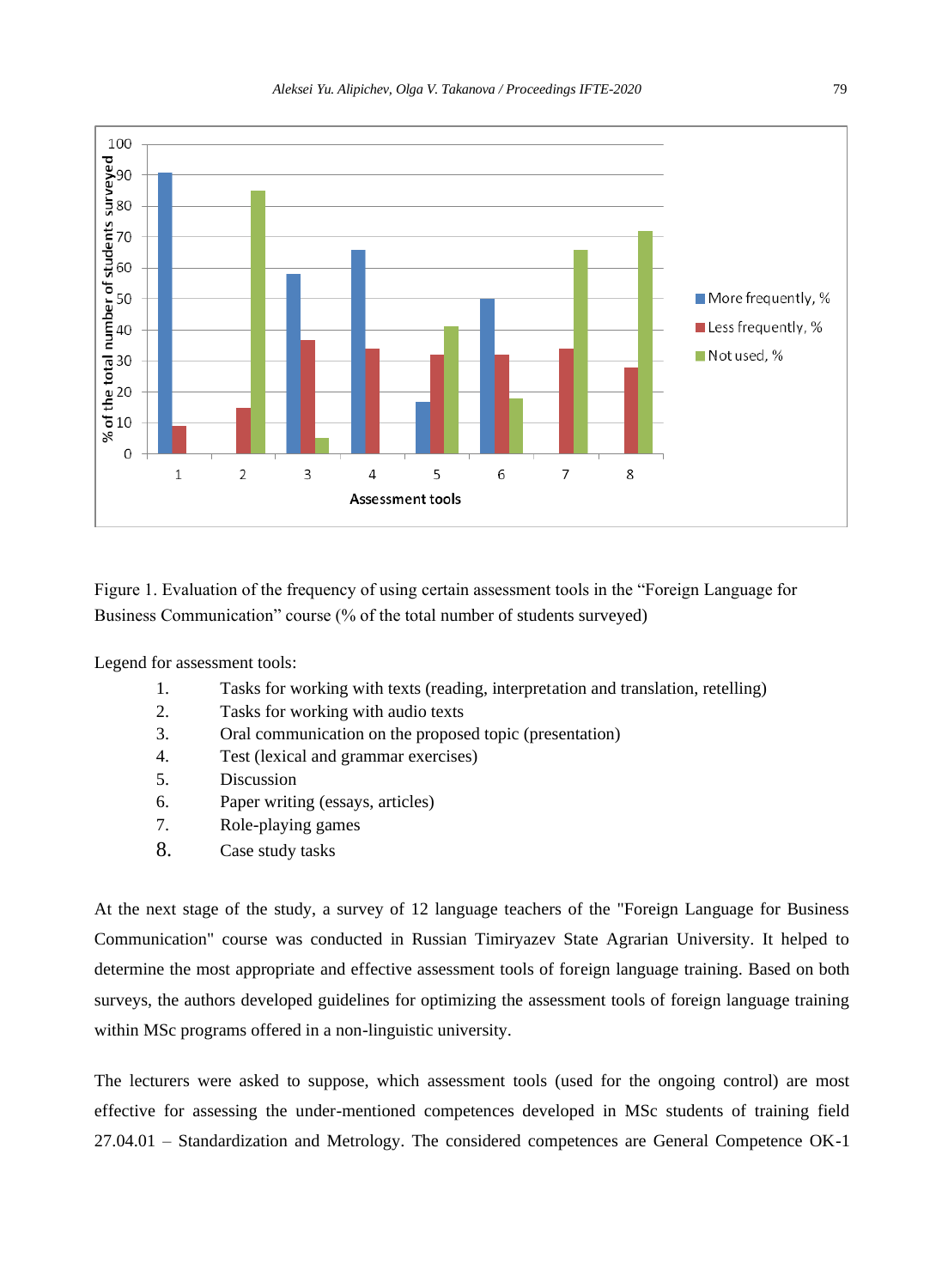("Readiness for oral and written communication in Russian and foreign languages for solving the problems associated with professional activity") and Professional Competence PK-22 ("Readiness for the collection, processing, analysis, systematization and generalization of scientific and technical information, domestic and foreign experience in the field of research, the selection of rational methods and means used for solving practical problems, the development of work plans and algorithms for research and advanced technical developments, the preparation of individual tasks to be performed by other people, the drafting of scientific and technical reports, reviews and publications based on the research and development results" (Federal State Educational Standard of higher education in training field 27.04.01 Standardization and Metrology (2014)).

Table 2. Evaluation of the effectiveness of using assessment tools to determine the competence level developed in MSc students of the "Foreign Language for Business Communication" course (% of the total number of lecturers surveyed)

| <b>Assessment tools</b>                    | <b>Commonly used</b> | <b>Most effective</b> |  |
|--------------------------------------------|----------------------|-----------------------|--|
|                                            |                      |                       |  |
| Tasks for working with texts (reading,     | 100                  | 53                    |  |
| interpretation and translation, retelling) |                      |                       |  |
| Tasks for working with audio texts         | 13                   | 80                    |  |
| Oral communication on the proposed         | 60                   | 67                    |  |
| topic (presentation)                       |                      |                       |  |
| Test (lexical and grammar exercises)       | 80                   | 40                    |  |
| Discussion                                 | 42                   | 73                    |  |
| Paper writing (essays, articles)           | 27                   | 60                    |  |
| Role-playing games                         | 20                   | 87                    |  |
| Case study tasks                           | 13                   | 93                    |  |

Figure 2. Evaluation of the effectiveness of using assessment tools to determine the competence level developed in MSc students of the "Foreign Language for Business Communication" course (% of the total number of lecturers surveyed)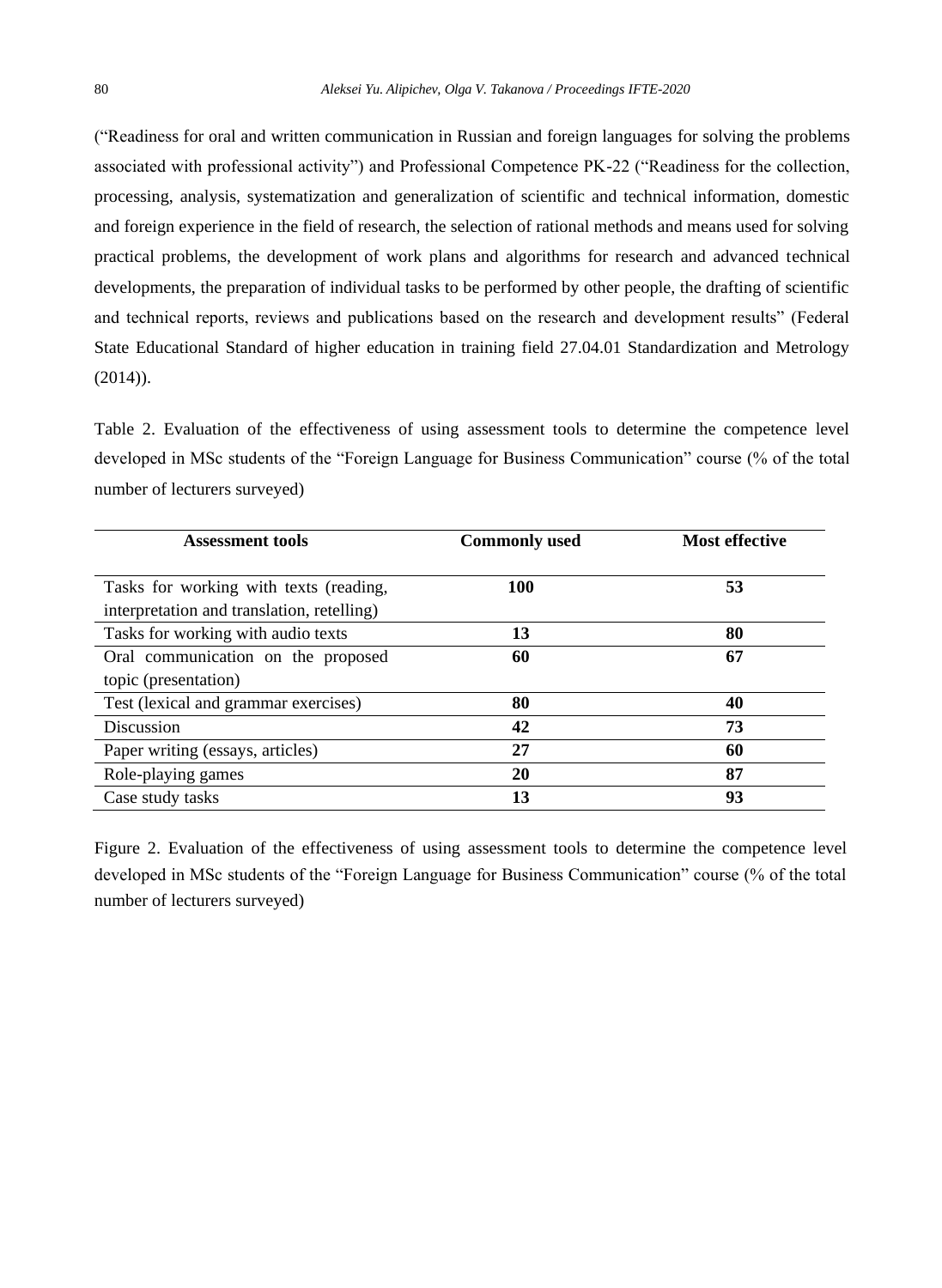

Figure 2. Evaluation of the effectiveness of using assessment tools to determine the competence level developed in MSc students of the "Foreign Language for Business Communication" course (% of the total number of lecturers surveyed)

Legend for assessment tools:

- 1. Tasks for working with texts (reading, interpretation and translation, retelling)
- 2. Tasks for working with audio texts
- 3. Oral communication on the proposed topic (presentation)
- 4. Test (lexical and grammar exercises)
- 5. Discussion
- 6. Paper writing (essays, articles)
- 7. Role-playing games
- 8. Case study tasks

The study results have revealed that the least frequently used assessment tools for ongoing control include a role-playing game (20%), a case study, and tasks based on audio texts (13% each). At the same time, a number of lecturers (80%) believe that working with audio texts can be especially effective, due to the fact that many students and novice specialists have significant difficulties in hearing foreign speech (during negotiations, talking on the phone, watching videos etc.). Similarly, 87% and 93% of lecturers speak in favor of assessment tools such as role-playing games and case studies, respectively. According to most lecturers, the reason for the extremely limited use of very useful and at the same time interactive training technologies is the lack of a sufficient methodological base (video and audio materials, game scenarios, descriptions of problematic situations, etc.) and the experience of introducing such types of study activities in practical classes.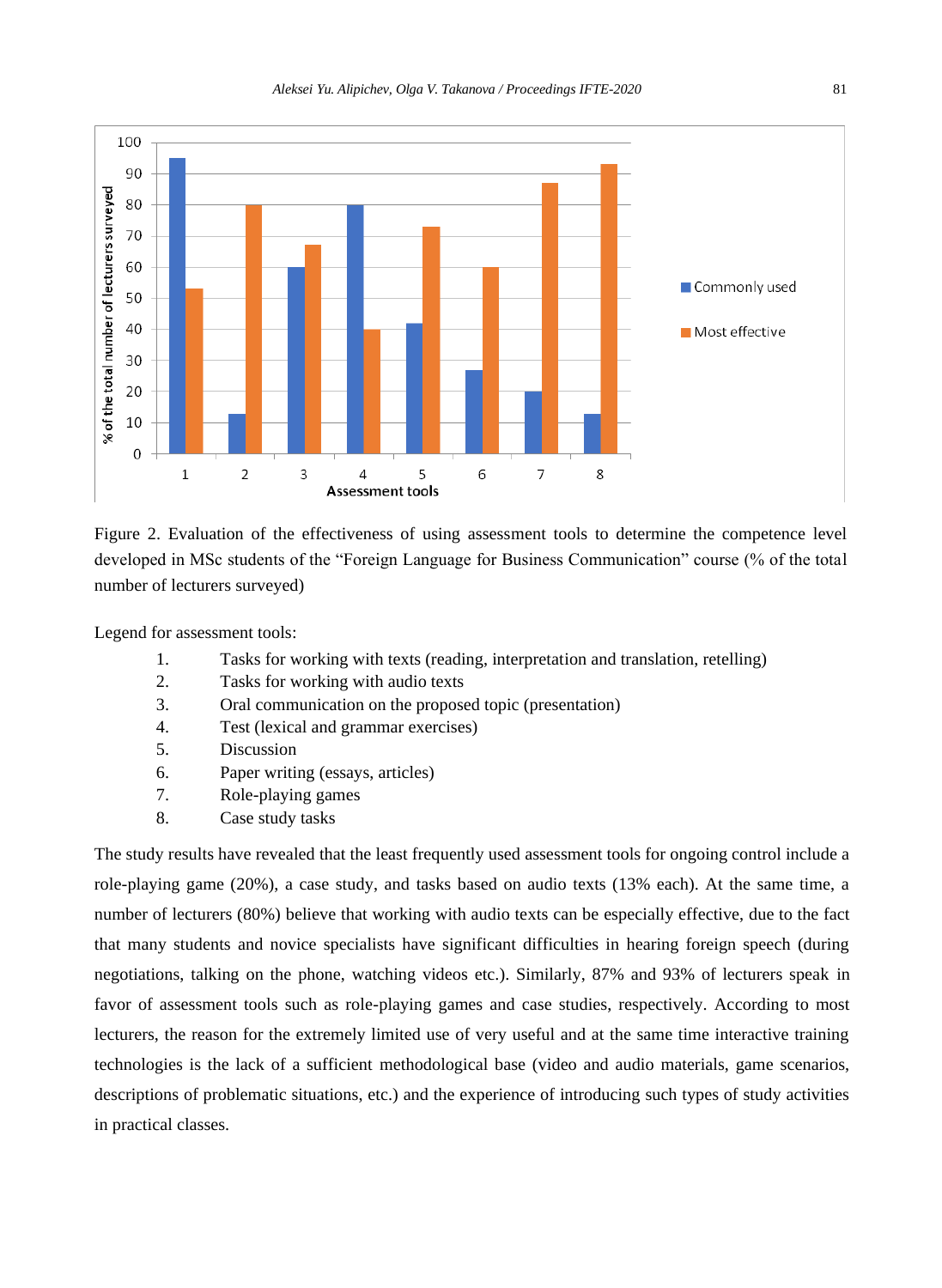## **Discussions**

Accordingly, the assessment materials and tools were substantially revised for the training groups of the 2019/2020 academic year. In particular, according to the survey results and the subsequent methodological work, such assessment tools as listening assignments and analysis of the practical situations (case studying) were included in the assessment kits for periodic use by lecturers as part of the ongoing control.

Thus, as shown by the experience of the Department of Foreign and Russian Languages of Russian Timiryazev State Agrarian University, in addition to typical lexical and grammar exercises, the most valid and representative are the assessment tools (materials) described below.

1) problem-search and creative tasks for working with texts / audio texts (topics: *job search, corporate etiquette rules, features of conducting business negotiations and public speaking*):

- find in the text certain information / given words (expressions) in Russian;
- make a plan of the text and retell the text (based on the plan);
- restore missing words in the text of the exercise (sense prediction);
- complete unfinished sentences / restore the beginning/ending of the sentence (establishment of causeand-effect relationships);
- arrange the text sentences in a logical order;
- dub a video clip / continue the character's speech;
- prepare your recommendations based on what you have read / listened to.
- 2) topics for discussion (debates, round tables):
	- the interrelationship between the character, temperament and personal traits of agricultural engineers and professional requirements;
	- typical pragmatic and lexical-and-grammatical errors in the content of the resume and a cover letter;
	- typical interview questions and requirements for the behavior of a job seeker during an interview in an international company;
	- typical communicative mistakes made during telephone calls;
	- features of business etiquette in a cross-cultural context (for example, in dealing with representatives of different countries and cultures).
- 3) tasks for the case study analysis
	- An example of a written assignment:

"A foreign company has opened a vacancy for a position according to your qualification. Write a motivation letter to the HR Department.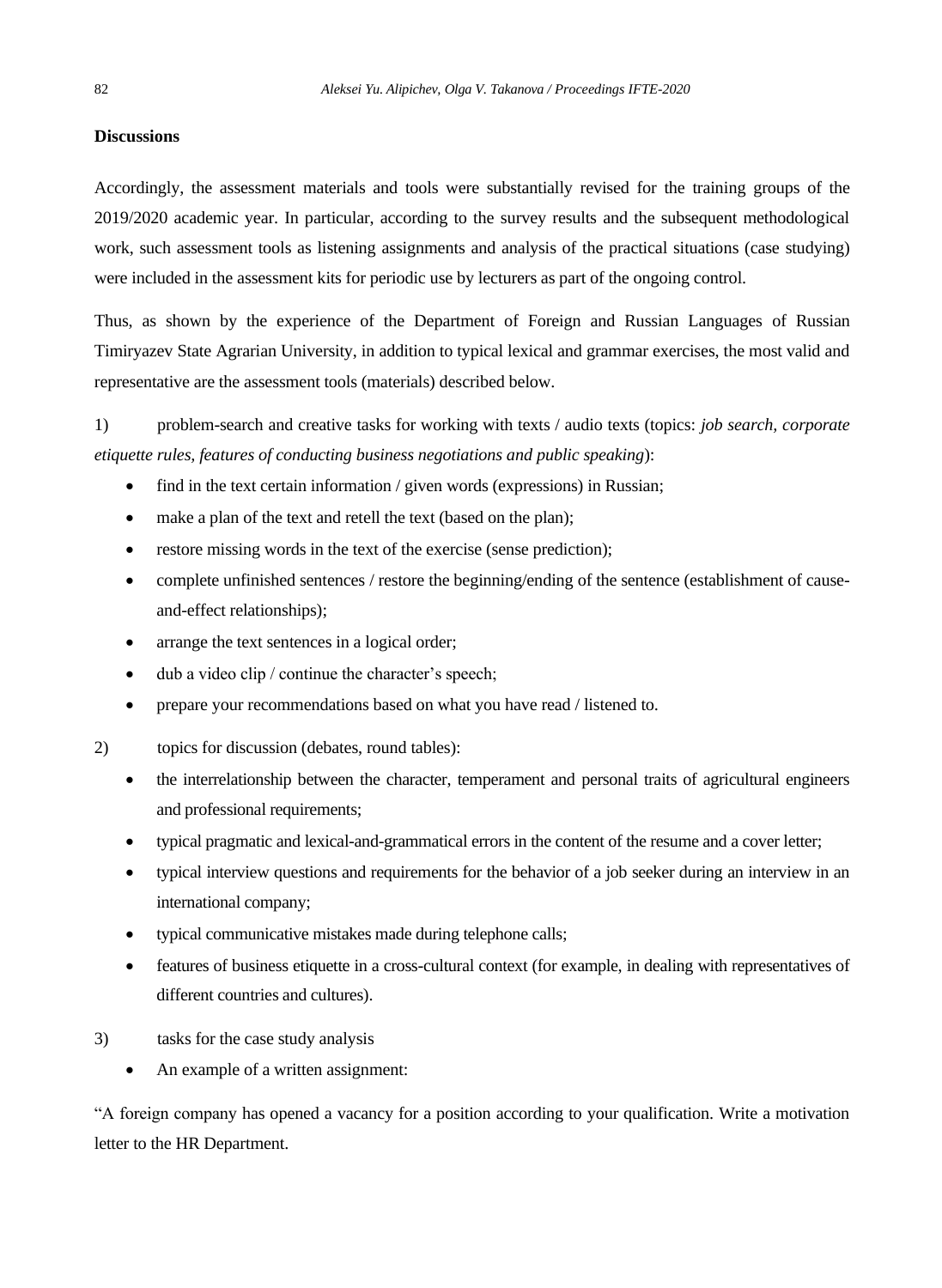*Give the reason for contacting the company, the source of your information, state your professional and personal qualities, as well as work experience in this area, which makes you eligible for this position, and indicates the time and date convenient for you to participate in a job interview."*

• An example of an oral assignment:

*"*You have an opportunity to take a summer internship in a foreign company. You have graduated from a technical university, but you have not had taken any practical training abroad before, although you have experience in internships with importers of foreign agricultural machinery. Prepare questions for a phone call about discussing internship conditions and your compliance with the requirements, as well as fixing the interview time. The lecturer will act as a representative of the internship organizers*.*

*Indicate your advantages and express your readiness to develop and to improve your skills during the internship."*

4) role-playing game "Applying for a job in a foreign company"

1. Topic (problem): the applicants are expected to present their goals and intentions, level of education and achievements in order to obtain a vacant position in a foreign company.

2. The game concept: to role-play a communication situation arising during the conversation between the selection committee members and applicants for vacant positions – graduates of Russian universities.

3. Roles: two to three "selection committee members" and three "applicants".

4. Role tasks of the "applicants": conducting a self-presentation as part of an oral interview (demonstration of a slide show or video) in order to attract the attention of the selection committee members.

5. Role tasks of "the selection committee members":

- participate in a conversation with the applicants for a vacant position, ask provocative questions and discuss various aspects of future work for the company;
- make a reasoned positive or negative decision to offer a vacant position to the applicant.

6. The game scenario: the applicants present themselves in a foreign language, "the selection committee members" ask them various questions, and, based on the results of all presentations, state their motivated decision as to which candidate they have found the most eligible one and why.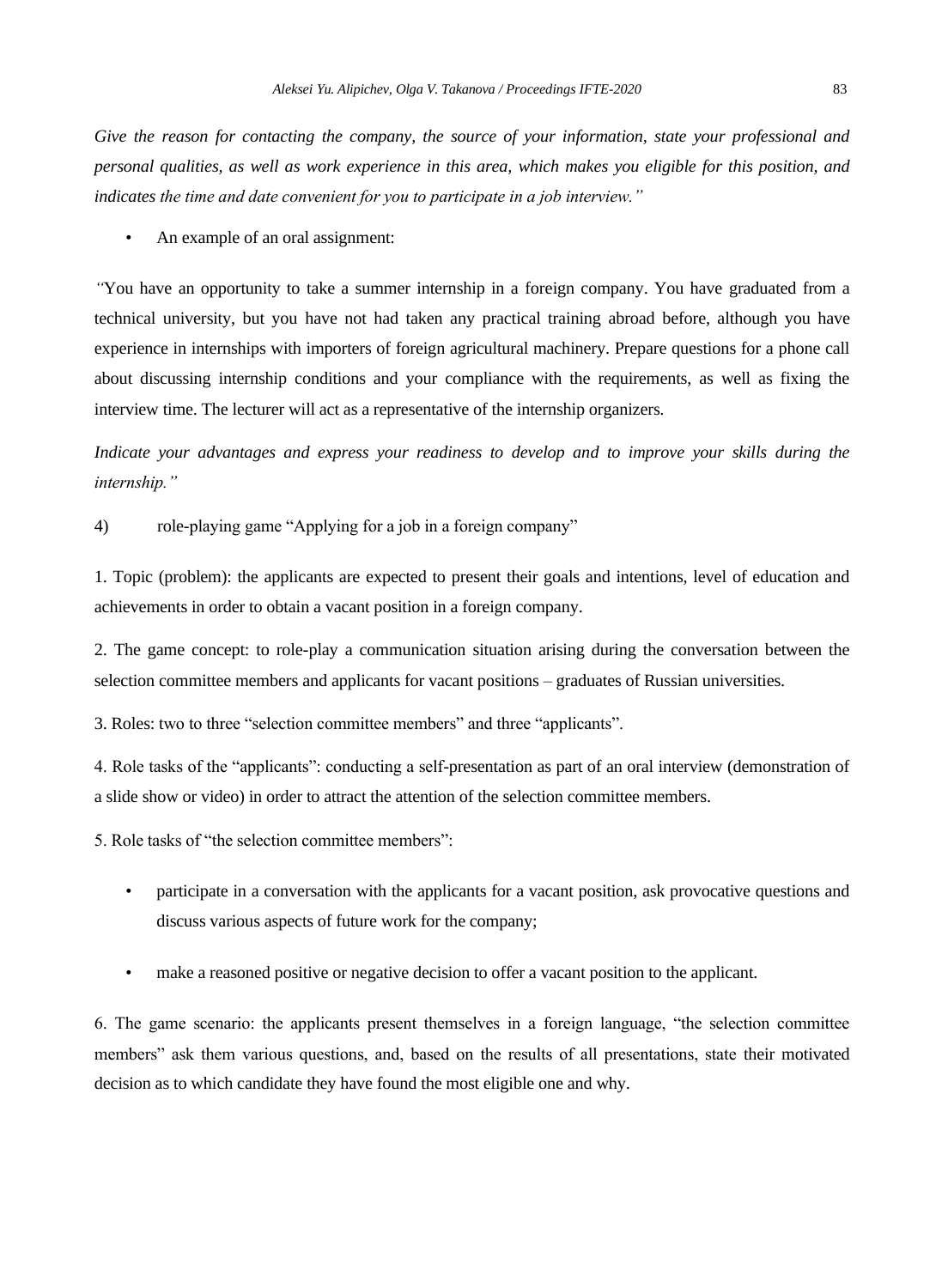7. Expected results:

- the formation of students' stable skills of communicative behavior in communication situations related to the presentation of information, its discussion, assessment and adoption of a certain grounded decision;
- development of speech skills necessary and sufficient for the implementation of the communicative functions of presenting information, persuasion and discussion.

Each assessment tool assumes the existence of clear assessment criteria (on the traditional 5-point scale or the "pass/fail" scale). Currently, the Department is actively working to refine these criteria, taking into account the experience gained using the considered assessment tools.

## **Conclusion**

The study has generalized scientific and pedagogical experience of determining the effectiveness of using assessment tools to assess competences prescribed in the contextualized syllabi of particular subjects. The results have revealed that the range of typically used assessment tools should be expanded while determining the optimal role for each assessment tool in the study process. According to the survey results, it has been revealed that some of the assessment tools that, according to lecturers, can be effectively used in practice, were not widely used or were not provided for in the contextualized syllabus of the "Foreign Language for Business Communication" course (tasks for working with audio texts, case study analysis, role-playing simulation games). A survey of students has shown that, in practice, unfortunately, not all the assessment tools specified in the work program are sufficiently actively implemented by lecturers in the "Foreign Language for Business Communication" course. At the same time, a number of "conventional" assessment tools (tasks for working with texts, lexical and grammar exercises and tests) do not fully contribute to the development of professional competencies.

Based on the data obtained, a number of methodological recommendations have been developed to optimize the assessment kit for the "Foreign Language for Business Communication" course of training direction 27.04.01 – Standardization and Metrology, the introduction of which can contribute to greater variability and effectiveness of assessment while checking the development of PK-22 and OK-1, in particular:

include such means as role-playing game, analysis of practical situations, tasks for working with audio texts as assessment tools for ongoing control;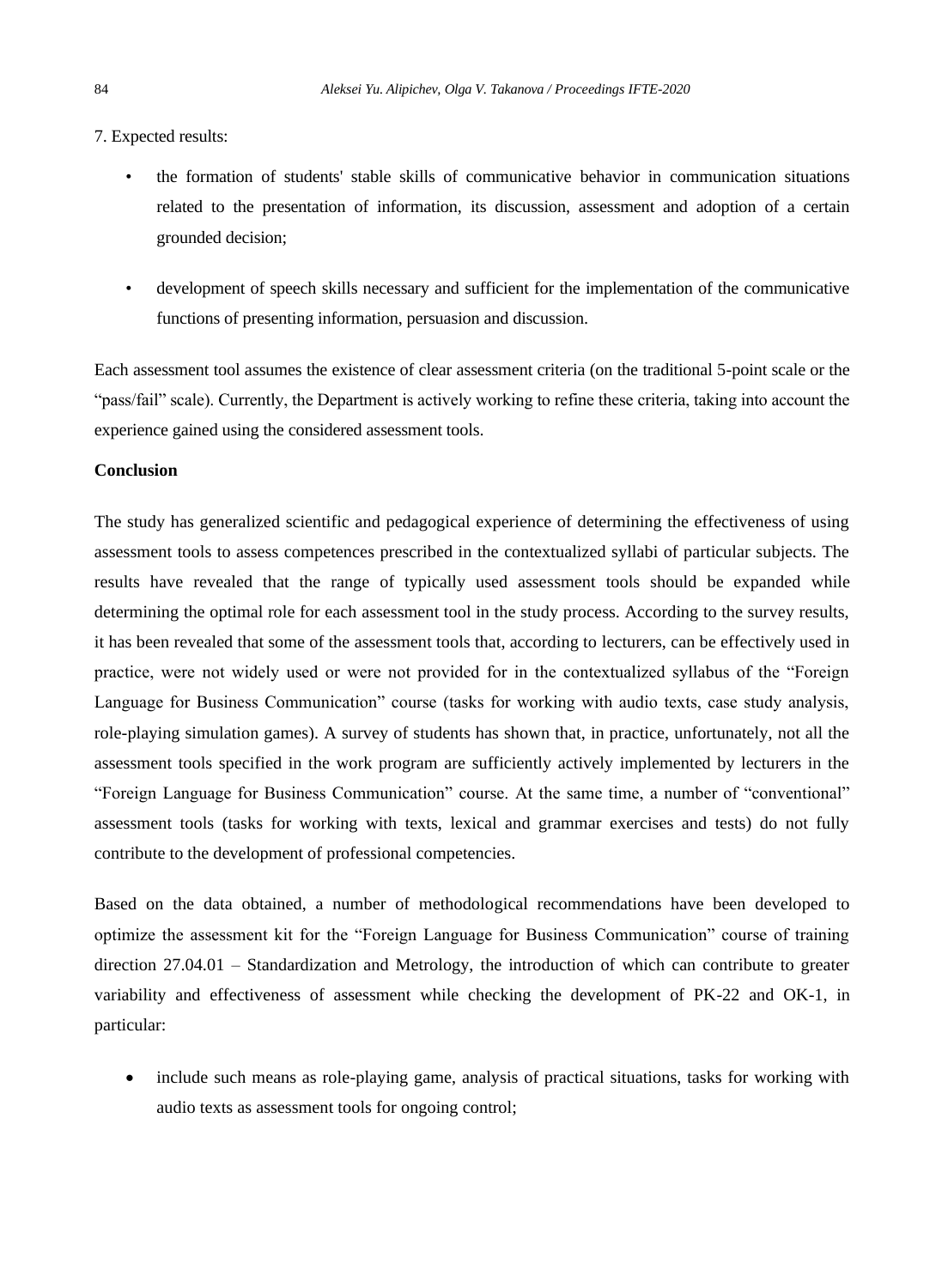- expand the use of discussion as an assessment tool, for which to work out a list of topics and practical problematic situations for discussion;
- constantly enrich the range of assessment tools, taking into account current trends in education related to digitalization and the development of distance learning programs.

It is important to note that the methodological recommendations presented above relate to the current assessment procedure in the "Foreign Language for Business Communication" course but they also are invariant components for other courses within the curriculum for MSc students. As for the determination of approaches to the design of assessment kits for the implementation of the intermediate and final assessment of MSc students, this problem requires further multi-aspect research.

# **References**

- Alipichev, A. Yu. (2015). Specific features of the invariant and variable components of the content of foreign language training in a technical university. *Kommunikatsiya v sovremennom polikul'turnom mire: pragmatika lingvisticheskogo znaka* [Communication in the modern multicultural world: pragmatics of a linguistic sign], 380-386.
- Alipichev, A. Yu., & Kuznetsov, A. N. (2011). *Designing the training content of sectoral translators: a training manual for teachers*. Moscow: Akad. povysheniya kvalifikatsii i prof. perepodgot. rabotnikov.
- Alipichev, A. Yu., & Takanova, O. V. (2019). Independent research activity of MSc and PhD students: Case-study of the development of academic skills in FFL classes. *XLinguae*, *13*(1), 237-252.
- Borovkov, A. I., Kiselova, K. N., & Romanov, P. I. (2016). Regulatory legal and methodological foundations of the formation of assessment kits based on contextualized syllabi of higher education. *Scientific and Technical Bulletin of St. Petersburg State Polytechnic University. Humanities and Social Sciences*, *2*(244), 131-139.
- Davydova, O. V. (2012).Working out indicators for assessing students' competences. *Vestnik Universiteta (Gosudarstvennyy universitet upravleniya), 12,* 77-82.
- Danilov, A. N., Ovchinnikov, A. A, Gitman, M. B., & Stolbov, V. Yu. (2012). On an approach to assessing the level of competence development of a university graduate. *Vyssheye obrazovaniye v Rossii*, 344- 354.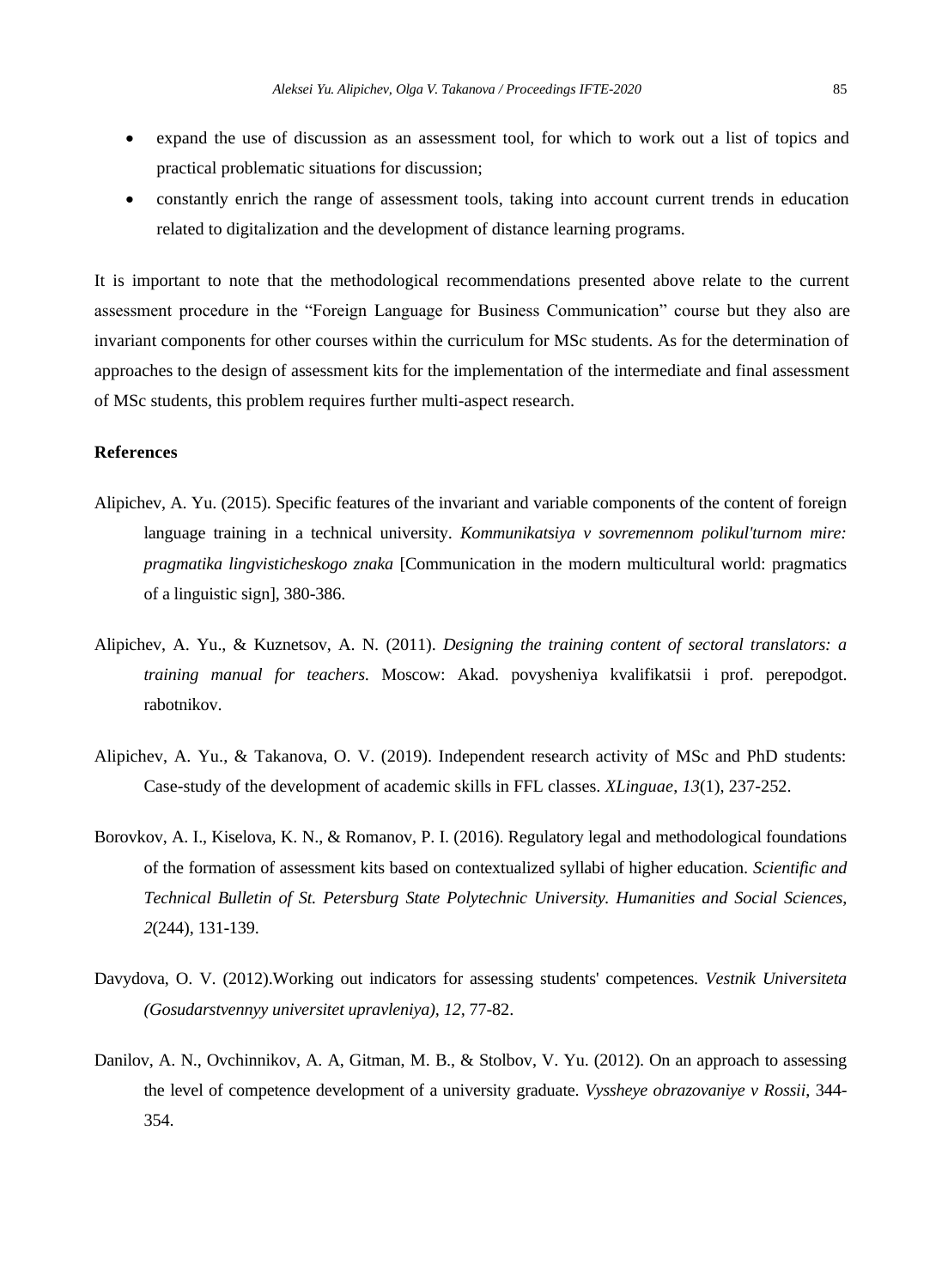- Federal State Educational Standard of higher education in training field 27.04.01 Standardization and Metrology. (2014). Retrieved March 28, 2020, from [http://fgosvo.ru/uploadfiles/fgosvom/270401\\_STANDART.pdf.](http://fgosvo.ru/uploadfiles/fgosvom/270401_STANDART.pdf)
- Kuznetsov, A. N., & Takanova, O. V. (2009). Psychological and pedagogical factors of vocational guidance of students of agricultural engineering universities by means of the "Foreign Language" course. *Vestnik FGOU VPO "Moskovskiy gosudarstvennyy agroinzhenernyy universitet imeni V.P. Goryachkina"* [Vestnik of Moscow Goryachkin Agroengineering University], *5*(36), 83-86.
- Kuznetsov, A. N., & Schaveleva, Y. N. (2017). Designing assessment kits for the "Foreign Language" course: from concept to implementation. *Vestnik Moskovskogo gosudarstvennogo lingvisticheskogo universiteta. Obrazovaniye i pedagogicheskiye nauki* [Bulletin of Moscow State Linguistic University. Education and pedagogical sciences], *4*(775), 150-156.
- Ministry of Education of the Russian Federation. (2002). *Letter of the Ministry of Education of the Russian Federation of 05.16.2002 No.14-55-353 on "Methodology of elaborating assessment kits in higher educational institutions of professional education"*. Retrieved March 28, 2020, from [http://www.consultant.ru/cons/cgi/online.cgi?req=doc&base=EXP&n=385150#08609287848810319.](http://www.consultant.ru/cons/cgi/online.cgi?req=doc&base=EXP&n=385150#08609287848810319)
- Prilipko, Y. V. (2014). Assessment in terms of a competency-based approach to foreign language teaching. *Inostrannyye yazyki v shkole* [Foreign Language Teaching at School], *5*, 47-52.
- Resnick, L. B., & Resnick, D. P. (1992). Assessing the thinking curriculum: New tools for educational reform. In B. R. Gifford, & M. C. O'Connor (Eds.), *Changing assessments* (pp. 37-75). Springer: Dordrecht.
- Sergeeva, N. A., & Yakovleva, N. A. (2019). Point-rating system of assessment as a means of stimulating the independent work of master students. *Elektrotekhnologii i elektrooborudovaniye v APK* [Electrotechnologies and electrical equipment used in agriculture], *2*(35), 125-130.
- Smyshlyayeva, L. G. (2009). *Technology of competency-based adult education*. Tomsk: Tomskiy politekhnicheskiy universitet.
- Solovova, N. V. (2015). *Formation and assessment of competences: training manual.* Samara: Izdatelstvo Samarskiy universitet.